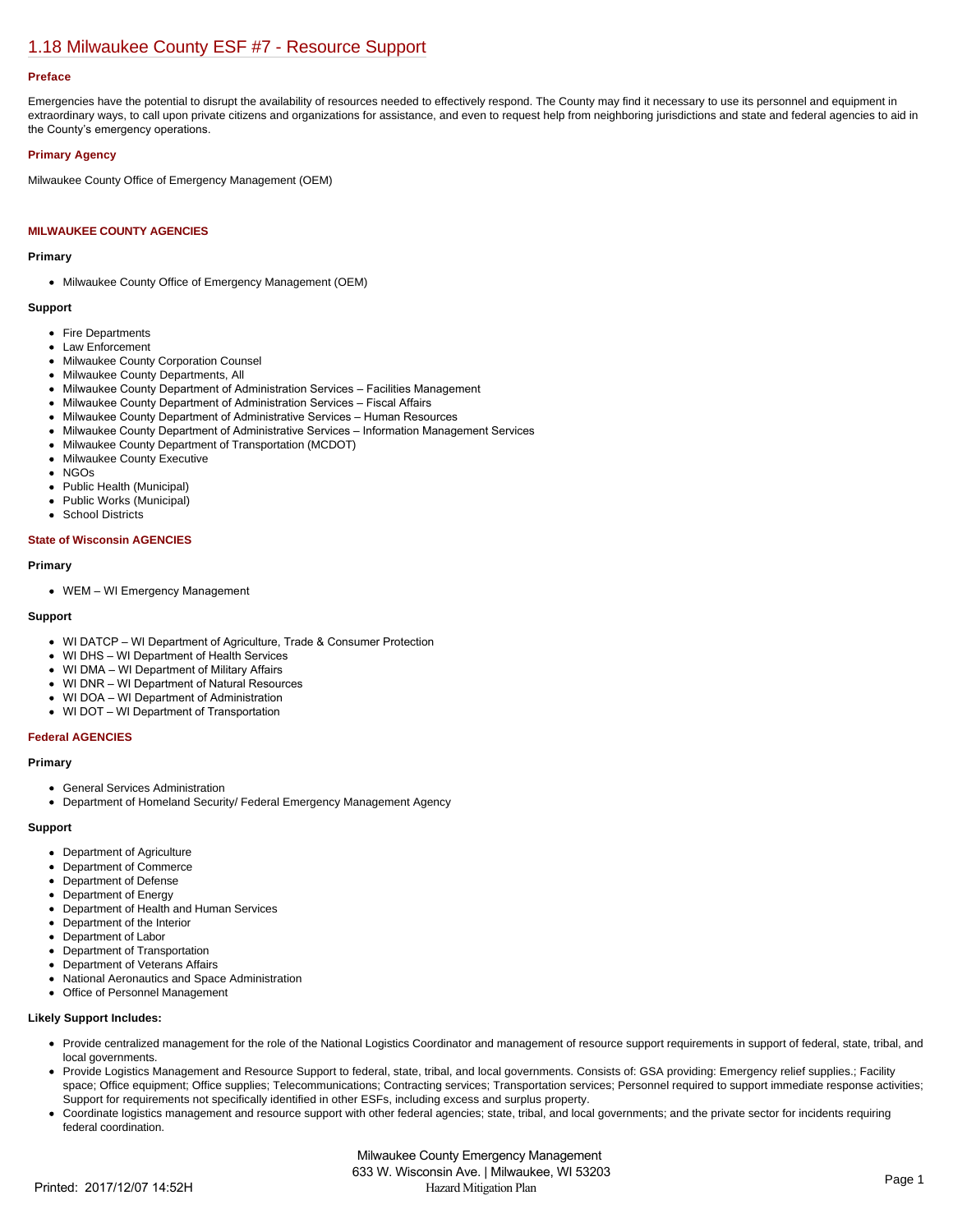#### **A. PURPOSE**

1. Provide resources and logistical support for emergency response and recovery efforts.

2. Provide for the effective procurement, utilization, prioritization, and conservation of available local resources (equipment and supplies) during emergencies.

3. Provide for acquisition of resources from the state or federal government when local resources are depleted.

#### **B. POLICIES**

1. Resources will be inventoried, prioritized or will be utilized in the most efficient manner possible, and will be applied to functions and areas of greatest need.

2. Additional resources will be requested from State Emergency Operations Center (EOC) after all available Milwaukee County resources have been utilized.

3. The Milwaukee County EOC is responsible for securing resources from outside the County. Departments that obtain resources from the public or private sector by any other means may not be reimbursed for their expenses

4. The County Executive and County Board of Supervisors may invoke temporary controls on local resources and establish priorities for use.

5. Each Milwaukee County Department is responsible for arranging the movement of Department assets to points where they are needed during emergencies and disasters. If the department does not have suitable transportation capabilities, it may request assistance through the EOC.

6. Milwaukee County Office of Emergency Management is responsible for securing state and federal resources.

7. The County Purchasing Ordinance may be suspended by the Chief Elected Official during declared emergencies.

8. The Chief Executive, in extraordinary circumstances, may convene advisory groups of public and private sector representatives to coordinate and manage the emergency use of community resources.

9. The EOC will coordinate dissemination of information concerning any emergency measures, and voluntary controls or rationing.

10. Citizens are advised to prepare their own emergency kit to meet family needs so they are self–sufficient for a minimum of 72 hours.

11. Milwaukee County will coordinate with the State EOC to establish an emergency distribution system if an emergency disrupts the normal distribution process.

# **PRIMARY DEPARTMENT RESPONSIBILITIES/TASKS BY PHASE**

# **MILWAUKEE COUNTY OFFICE OF EMERGENCY MANAGEMENT**

|                      | The Office of Emergency Management works with partner agencies to:                                                                                                                                                                                                                                                                                                                                                                                                                                                                                                                                                                                                                                                                                                                                                                                                                                                         |
|----------------------|----------------------------------------------------------------------------------------------------------------------------------------------------------------------------------------------------------------------------------------------------------------------------------------------------------------------------------------------------------------------------------------------------------------------------------------------------------------------------------------------------------------------------------------------------------------------------------------------------------------------------------------------------------------------------------------------------------------------------------------------------------------------------------------------------------------------------------------------------------------------------------------------------------------------------|
| <b>Pre-Emergency</b> | 1. Maintain this Emergency Support Function (ESF).<br>2. Analyze resource requirements.<br>3. Identify and maintain current resource inventories.<br>4. Establish inventory, control, and delivery systems where applicable.<br>5. Develop a standardized form for use in emergency resource requests by agencies in the EOC during emergency operations.<br>6. Develop agreements with resource providers as necessary with assistance from Purchasing.<br>7. Identify potential staging area locations and requirements.<br>8. Identify and establish agreements with local and regional suppliers.<br>9. Identify and establish agreement storage facilities, both refrigerated and non-refrigerated for the warehousing of food, water and ice.<br>10. Develop emergency action checklists.<br>11. Maintain a list and train emergency procurement liaisons from each department.<br>Participate in drills, exercises. |

| Emergency | 1. When notified, report to the Milwaukee County EOC.<br>2. Coordinate implementation of resource support activities with the appropriate tasked organizations.<br>3. Negotiate contracts for support of emergency actions as required. |
|-----------|-----------------------------------------------------------------------------------------------------------------------------------------------------------------------------------------------------------------------------------------|
|           | Assure that emergency procurement procedures and documentation is followed.                                                                                                                                                             |
|           | 4. Determine the needs in terms of number of people, their location and usable food preparation facilities for feeding.                                                                                                                 |
|           | 5. Identify, locate and catalog available resources of food, transportation, equipment, storage and distribution facilities.                                                                                                            |
|           | 6. Ensure foods are safe for human consumption (Public Health).                                                                                                                                                                         |
|           | 7. Coordinate shipment of food to designated areas.                                                                                                                                                                                     |
|           | 8. Establish logistical links with organizations involved in mass feeding.                                                                                                                                                              |
|           |                                                                                                                                                                                                                                         |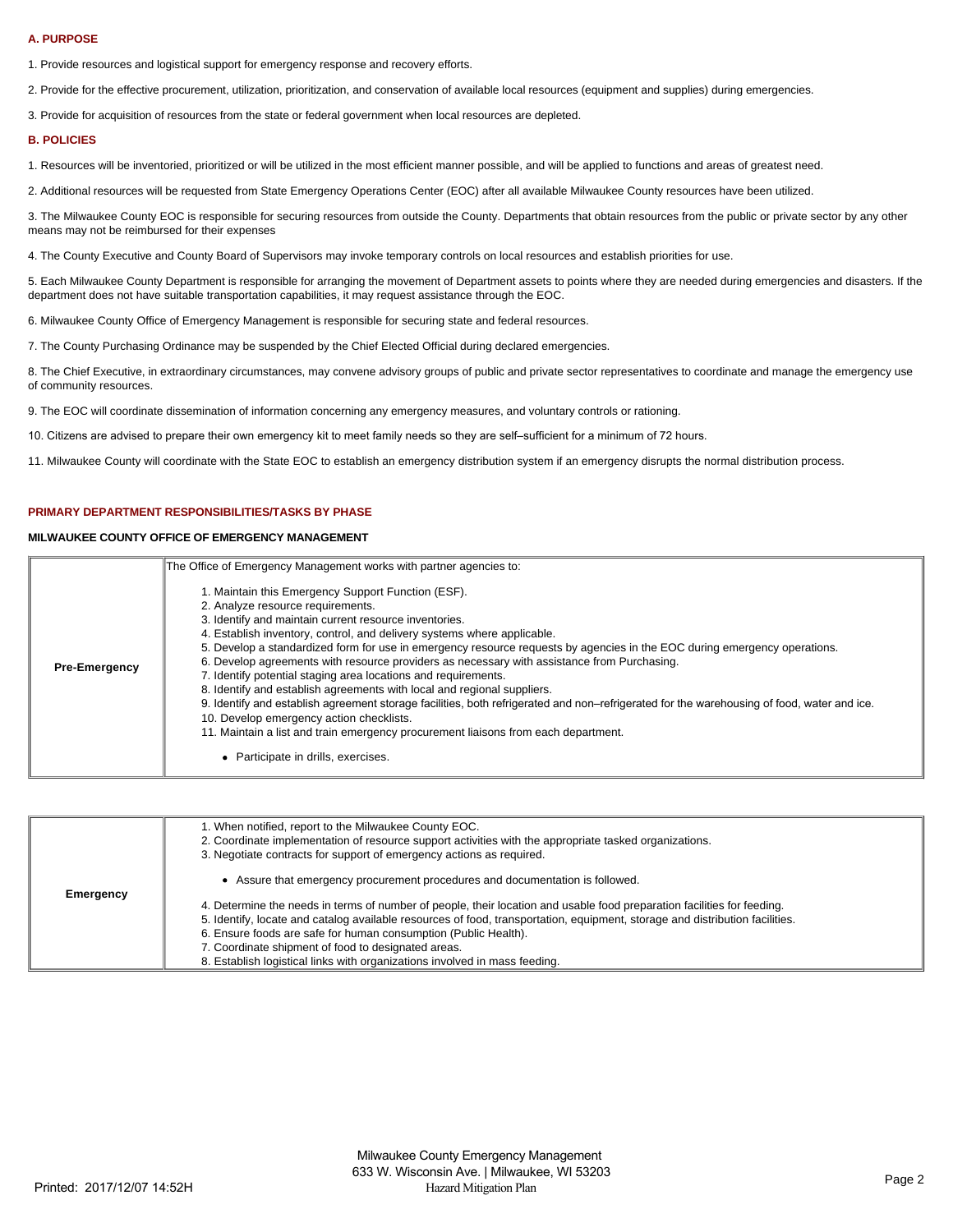|                                             | 1. Staff the ESF # 7 position in the EOC.<br>2. Coordinate with the EOC Management and General Staff to determine resource needs. Essential information includes:                                                                                              |
|---------------------------------------------|----------------------------------------------------------------------------------------------------------------------------------------------------------------------------------------------------------------------------------------------------------------|
|                                             | $\bullet$ a. Size.                                                                                                                                                                                                                                             |
|                                             | $\bullet\;$ b. Amount.                                                                                                                                                                                                                                         |
|                                             | • c. Location.                                                                                                                                                                                                                                                 |
|                                             | • d. Type of resource.<br>• e. Time frame in which it is needed.                                                                                                                                                                                               |
|                                             |                                                                                                                                                                                                                                                                |
|                                             | 3. Assist the EOC Management and General Staff with determining priorities.                                                                                                                                                                                    |
|                                             | 4. In general:                                                                                                                                                                                                                                                 |
|                                             | • a. Receive, document, prioritize, and track requests for resources.                                                                                                                                                                                          |
|                                             | • b. Use resource inventory/lists to match and meet needs.                                                                                                                                                                                                     |
|                                             | • c. Coordinate with Transportation ESF # 1 as necessary.                                                                                                                                                                                                      |
|                                             | • d. Assist in establishing EOC staging areas in coordination with the Operations Section Chief.<br>• e. Coordinate supply distribution points, reception, storage, and deployment.                                                                            |
|                                             | • f. Coordinate with other ESF's within the EOC.                                                                                                                                                                                                               |
|                                             | ● g. Notify resource requesters of the fact that requests have been satisfied and provide data concerning expected time of arrival, quantity                                                                                                                   |
|                                             | en-route, etc.                                                                                                                                                                                                                                                 |
|                                             | • h. Maintain financial and legal accountability.<br>5. Sources for resources can include:                                                                                                                                                                     |
|                                             | • a. All Milwaukee County personnel, equipment, supplies and facilities.                                                                                                                                                                                       |
|                                             | • b. State, federal agencies and organizations.                                                                                                                                                                                                                |
|                                             | $\bullet$ c. NGOs.                                                                                                                                                                                                                                             |
|                                             | • d. General public.                                                                                                                                                                                                                                           |
|                                             | • e. Private Sector<br>• f. Aid Matrix.                                                                                                                                                                                                                        |
|                                             |                                                                                                                                                                                                                                                                |
|                                             | 6. Establish, maintain contact with State EOC through the Milwaukee County EOC.                                                                                                                                                                                |
|                                             | • Coordinate additional resource needs.                                                                                                                                                                                                                        |
|                                             | 7. Finance/Purchasing:                                                                                                                                                                                                                                         |
| <b>Emergency Operations</b><br>Center (EOC) | • Secure goods and services.                                                                                                                                                                                                                                   |
|                                             | 8. Determine present and future need for food, water, and ice resources.                                                                                                                                                                                       |
|                                             | • Notify vendors of present and future needs.                                                                                                                                                                                                                  |
|                                             | 9. Develop a plan that will ensure timely distribution of food, water, ice supplies to the affected areas.<br>10. Procure storage facilities, both refrigerated and non– refrigerated for the warehousing of ice and perishable food items outside of affected |
|                                             | area.<br>11. Coordinate food, water, and ice supply activities with the appropriate tasked organizations.                                                                                                                                                      |
|                                             | • Coordinate assistance in preparation and segregation of food stuffs for mass bulk distribution.                                                                                                                                                              |
|                                             | 12. Make emergency food supplies available to residents for take–home consumption.                                                                                                                                                                             |
|                                             | 13. Coordinate the procurement and delivery of food, water and ice to County employees working in the Milwaukee County.                                                                                                                                        |
|                                             | 14. Coordinate with ESF #1 for transportation of food, water, and ice supplies to designated distribution or mass feeding sites.                                                                                                                               |
|                                             | 15. Deploy water to locations identified by the EOC.<br>16. Obtain, coordinate food, water, and ice resources as requested by field incident commanders.                                                                                                       |
|                                             | 17. Provide water, food, ice information to the appropriate EOC Emergency Support Functions on a regular basis.                                                                                                                                                |
|                                             | 18. Sources for resources can include:                                                                                                                                                                                                                         |
|                                             | • a. Local and regional suppliers                                                                                                                                                                                                                              |
|                                             | • b. State EOC                                                                                                                                                                                                                                                 |
|                                             | • c. State and federal agencies.                                                                                                                                                                                                                               |
|                                             | 19. Establish, maintain contact with State EOC through the EOC Management:                                                                                                                                                                                     |
|                                             | • a. Coordinate delivery of food, water, and ice to affected areas.                                                                                                                                                                                            |
|                                             | • b. Coordinate with ESF #6 and the State in the issuance of emergency foods stamps and vouchers for emergency victims.                                                                                                                                        |
|                                             | 20. Maintain records of the cost of supplies, resources and staff-hours needed to complete the resource support ESF.                                                                                                                                           |
|                                             | 21. Continue to assess the situation and priorities to address the most critical needs and develop strategies.                                                                                                                                                 |
|                                             | 22. Coordinate with Finance/Purchasing in preparing and submitting emergency requisitions for goods and services necessary to support                                                                                                                          |
|                                             | operations as requested.<br>23. Identify the number of people without food within the affected area.                                                                                                                                                           |
|                                             | 24. Inventory warehoused food products/quantities and identify additional sources to obtain supplies.                                                                                                                                                          |
|                                             | 25. Coordinate the transportation of food shipments to warehouses, feeding sites and pantry locations.                                                                                                                                                         |
|                                             | 26. Assist with other duties as requested.<br>27. Maintain records of cost and expenditures to accomplish this ESF and forward them to the EOC Finance/ Administration Section Chief.                                                                          |
|                                             |                                                                                                                                                                                                                                                                |

| <b>Recovery Actions</b> | r, ice for related recovery activities as required.<br>. Continue to provide food. 1<br>water.<br><i>EOC</i> Management and General Staff to determine recovery resource needs.<br>h the<br>2. Coordinate with |
|-------------------------|----------------------------------------------------------------------------------------------------------------------------------------------------------------------------------------------------------------|
|-------------------------|----------------------------------------------------------------------------------------------------------------------------------------------------------------------------------------------------------------|

 $\overline{\mathbb{F}}$ 

 $\overline{\phantom{a}}$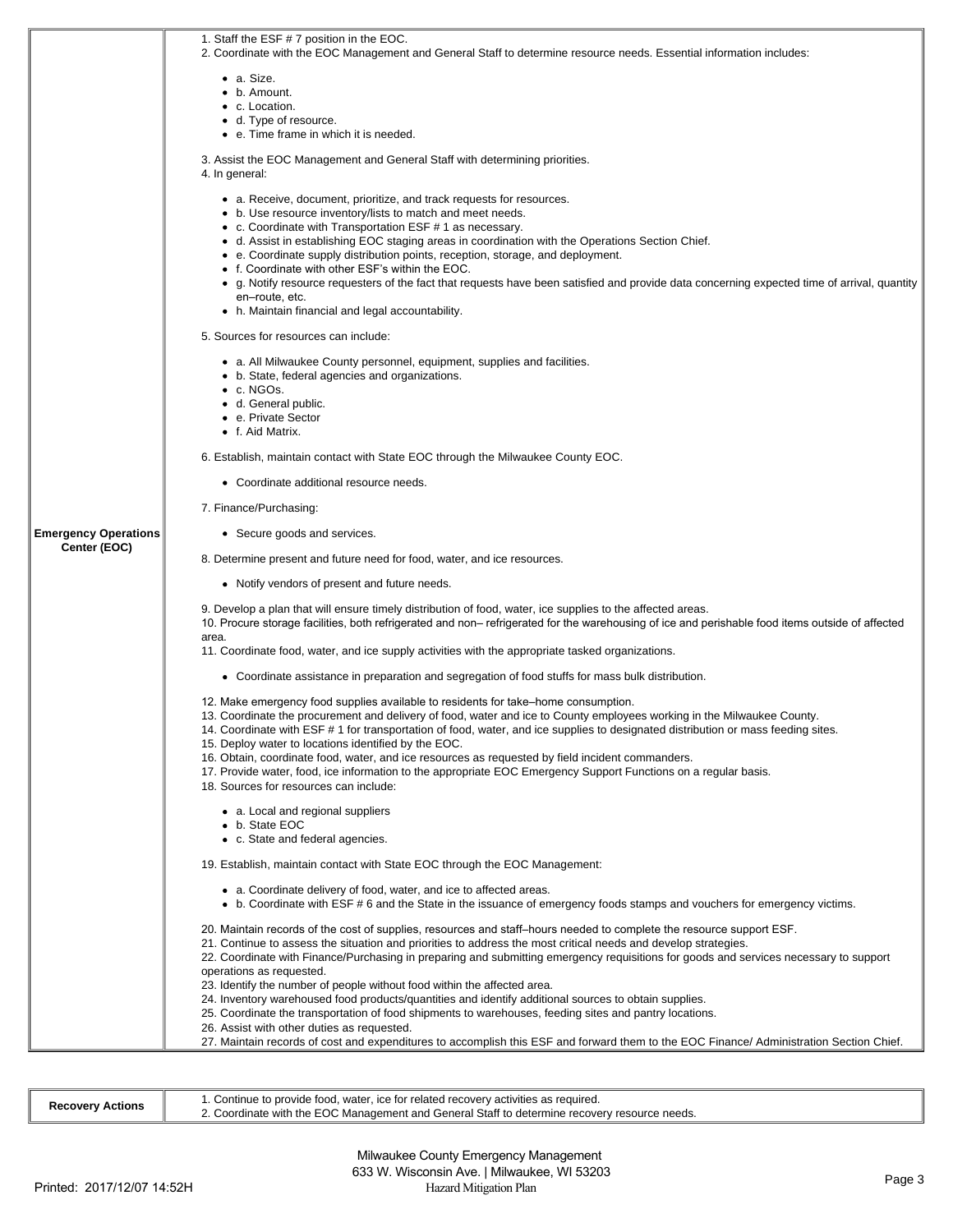|                                                                                         | <b>SUPPORT DEPARTMENTS RESPONSIBILITIES/TASKS</b>                                                                                                                                                                                                                                                                                                                 |
|-----------------------------------------------------------------------------------------|-------------------------------------------------------------------------------------------------------------------------------------------------------------------------------------------------------------------------------------------------------------------------------------------------------------------------------------------------------------------|
| <b>Fire Departments</b>                                                                 | 1. Deploy fire resources to staging areas (as required) and dispatch same to assignments from these locations.<br>2. Allocates fire–rescue equipment and resources to support other departments.<br>3. Obtains resources through mutual aid agreements.<br>4. Assist with distribution.<br>5. Provide rehab type resources.<br>6. Coordinate rehab type services. |
| <b>Law Enforcement</b>                                                                  | 1. Transportation equipment, personnel, limited first aid equipment.<br>2. Deploy police resources to staging areas (as required) and dispatch same to assignments from these locations.<br>3. Allocates police equipment and resources to support other departments.<br>4. Obtains resources through mutual aid agreements.                                      |
| <b>Milwaukee County</b><br><b>Corporation Counsel</b>                                   | 1. Approve contracts in a timely manner.<br>2. Negotiate contracts for support of emergency actions as required.<br>3. Process claims.<br>4. Notify insurance carriers.                                                                                                                                                                                           |
| <b>Milwaukee County</b><br><b>Departments, All</b>                                      | 1. Provide personnel, equipment, supplies and facilities as available and appropriate.<br>2. Assist with procurement and purchasing.                                                                                                                                                                                                                              |
| <b>Milwaukee County</b><br>Department of<br>- Facilities<br>Management                  | 1. Provide staging area for relief and cleanup efforts.<br>Administrative Services 2. Provide physical space, manpower, equipment.<br>3. Assist with identifying, negotiating, obtaining, allocating, and distributing resources.                                                                                                                                 |
| <b>Milwaukee County</b><br>Department of<br>Administrative Services<br>- Fiscal Affairs | 1. Assist with finding, obtaining, allocating, and distributing resources.<br>2. Receive data from Division of Emergency Management concerning resources obtained from private vendors and arrange for timely reimbursement.<br>3. Establish separate "cost center" for entire disaster.                                                                          |
| <b>Milwaukee County</b><br>Department of<br>- Human Resources                           | 1. Contact County employees.<br>Administrative Services 2. Establish and staff a personnel recruiting center for temporary labor.                                                                                                                                                                                                                                 |
| <b>Milwaukee County</b><br>Department of<br>- Information<br><b>Management Services</b> | Administrative Services <sup>11</sup> . Provide computer system, phone and data support.                                                                                                                                                                                                                                                                          |
| <b>Milwaukee County</b><br>Department of<br><b>Transportation</b><br>(MCDOT)            | 1. Provide drivers, transportation vehicles, fuel and necessary support equipment for the mobilization of persons.                                                                                                                                                                                                                                                |
| <b>Milwaukee County</b><br><b>Executive</b>                                             | 1. May invoke temporary controls on local resources and establish priorities for use.                                                                                                                                                                                                                                                                             |
| <b>NGOs</b>                                                                             | 1. Provide personnel, equipment, supplies and other resources.                                                                                                                                                                                                                                                                                                    |
| <b>Public Health</b><br>(Municipal)                                                     | 1. Provide personnel, equipment; supplies and other resources necessary to maintain the safety of the food and water.                                                                                                                                                                                                                                             |
| <b>Public Works</b><br>(Municipal)                                                      | 1. Provide staging area for relief and cleanup efforts.<br>2. Provide physical space, manpower, equipment.<br>3. Assist with identifying, negotiating, obtaining, allocating, and distributing resources.                                                                                                                                                         |
| <b>School Districts</b>                                                                 | 1. Provide personnel, equipment, supplies and other resources necessary to aid the resource support needs utilizing existing staff and facilities as<br>requested.                                                                                                                                                                                                |
| <b>ATTACHMENTS</b>                                                                      | 1. Commonly used governmental resources and NGO's.<br>2. Milwaukee County Resources (attached as a separate MS Excel worksheet).                                                                                                                                                                                                                                  |
| <b>REFERENCES</b>                                                                       | 1. Milwaukee County Resource Database.                                                                                                                                                                                                                                                                                                                            |